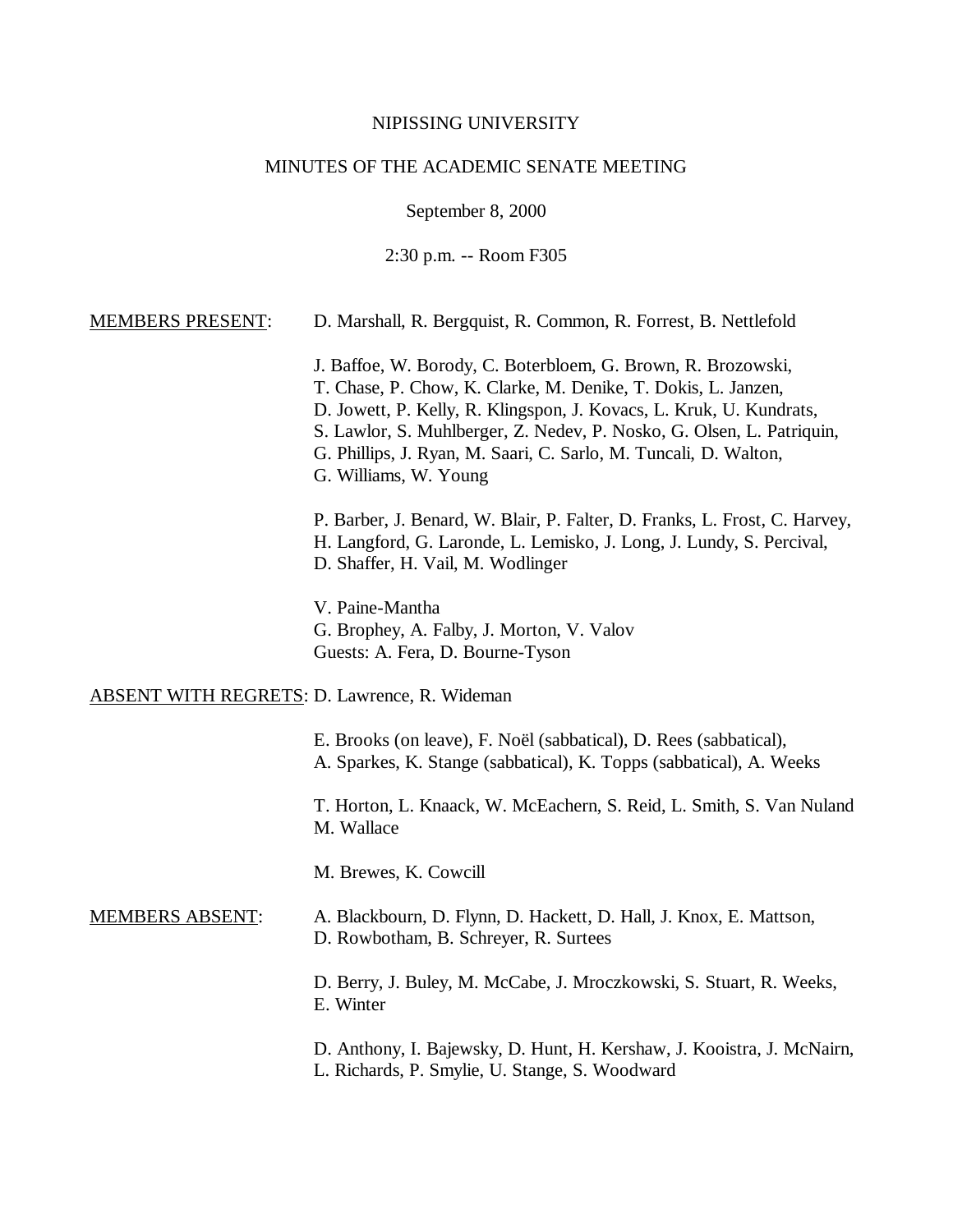MOTION #1: Moved by T. Dokis, seconded by J. Baffoe that the minutes of the regular meeting of the Academic Senate dated June 8, 2000 be adopted. CARRIED

# ANNOUNCEMENTS

The President welcomed all senators to the September meeting. The President presented Dr. Kees Boterbloem with a plaque honoring him as this year's recipient of the Chancellor's Award for Excellence in Teaching. Dr. Marshall encouraged senators to read the Vision paper, previously circulated, to glean more information regarding the President's priorities for the 2000-2001 academic year. Some of the plans for the academic expansion were outlined including the official opening of the Athletic Facility (Sept. 11) and the I/T wing opening scheduled for October 1. Dr. Marshall requested everyone's cooperation in dealing with the status of classroom readiness.

Dr. Forrest announced and welcomed the new faculty in Arts and Science: John Kovacs, Andrew Weeks and Zhivko Nedev. Dr. Forrest informed senators that the President would be giving the Convocation address at Kathmandu University on September 17.

Dr. Common stated that he would introduce his new faculty at the Board/Senate Barbecue following the Senate meeting. The Dean reported on healthy enrolments in the Faculty with a 5.5% increase in BEd registrants compared with last year's figures, a dramatic rise in AQ registrations (57.7% increase over last year) and a 12.4% increase in MEd registrations. Dr. Common reported that it had been very difficult to place student teachers in the schools in September for their practice teaching assignments. The Dean explained the reasons behind this multi-faceted problem and noted that it will be a serious challenge for the Faculty of Education this year.

Dr. Boterbloem, Chair of the Cultural Affairs Committee, asked for senators' input with regard to suggestions for cultural events or activities for 2000-2001. Prof. Klingspon announced that the NU Drama Club is organizing a trip to Stratford on October 31 to allow 60 students the opportunity to attend a performance of Hamlet. He requested that faculty oblige their students' absence from classes to attend the play.

Prof. Kundrats, Senate representative on the Alumni Association, reported on meetings held in June and August. Discussions focussed on changes to the constitution, plans for a golf tournament co-sponsored by the Nipissing Lakers Booster Club and the university on October 1, and a retreat likely to be held in November. Senators were asked for their input, comments and suggestions for the Alumni Association. The next meeting will occur on September 20.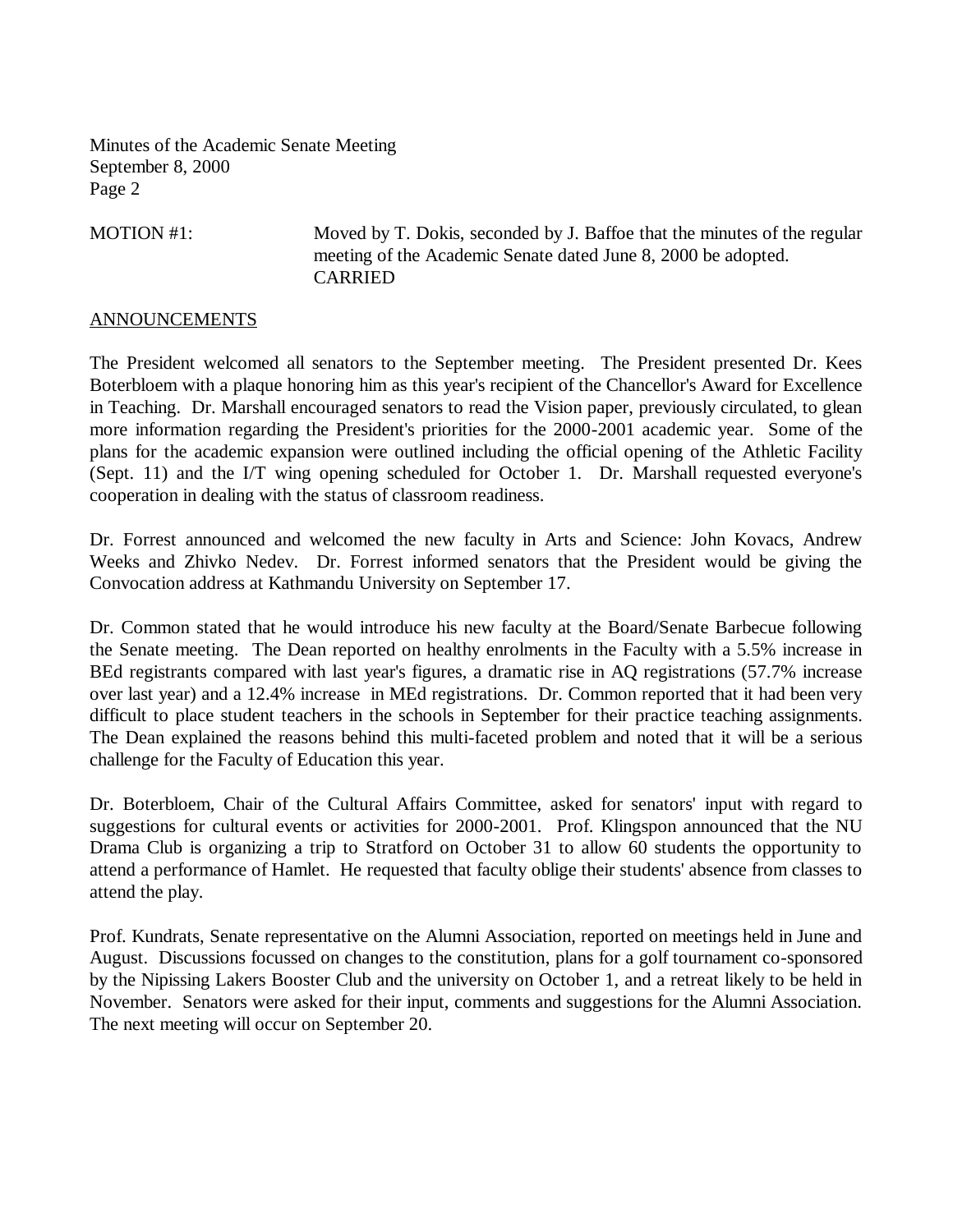Executive Committee

| <b>MOTION #2:</b>                  | Moved by D. Marshall, seconded by D. Jowett that the Report of the<br>Senate Executive Committee dated August 30, 2000 be received.<br><b>CARRIED</b>                                                                                                 |
|------------------------------------|-------------------------------------------------------------------------------------------------------------------------------------------------------------------------------------------------------------------------------------------------------|
| <b>MOTION #3:</b>                  | Moved by D. Marshall, seconded by J. Baffoe that Senate adopt the<br>Nipissing University Academic Policies and Regulations outlined in the<br>document entitled, "Senate Academic Regulations<br>and Policies,<br>September 2000."<br><b>CARRIED</b> |
| <b>University Research Council</b> |                                                                                                                                                                                                                                                       |
| <b>MOTION #4:</b>                  | Moved by M. Wodlinger, seconded by D. Franks that the Report of the<br>University Research Council dated 01 September 2000 be received.<br><b>CARRIED</b>                                                                                             |
| MOTION #5:                         | Moved by M. Wodlinger, seconded by D. Franks that Senate endorse<br>URC's creation of a special one-time (2000) research fund of \$9,000 for<br>newly hired NSERC eligible researchers.<br><b>CARRIED</b>                                             |
| <b>MOTION #6:</b>                  | Moved by M. Wodlinger, seconded by B. Nettlefold that preference in<br>funding be given to those researchers attempting to build research<br>programs leading to applications to external funding sources.<br><b>CARRIED</b>                          |
| MOTION #7:                         | Moved by M. Wodlinger, seconded by C. Harvey that all members of the<br>University Faculty be considered eligible to apply for internal research<br>funding.                                                                                          |
| <b>MOTION #8:</b>                  | Moved by S. Lawlor, seconded by M. Saari that Motion #7 be referred<br>back to the University Research Council with the understanding that URC<br>will report back to Senate at the October meeting.<br><b>CARRIED</b>                                |
| <b>MOTION #9:</b>                  | Moved by M. Wodlinger, seconded by M. Saari that there be one annual<br>competition for current faculty, to be held during the period late January-<br>early February.<br><b>CARRIED</b>                                                              |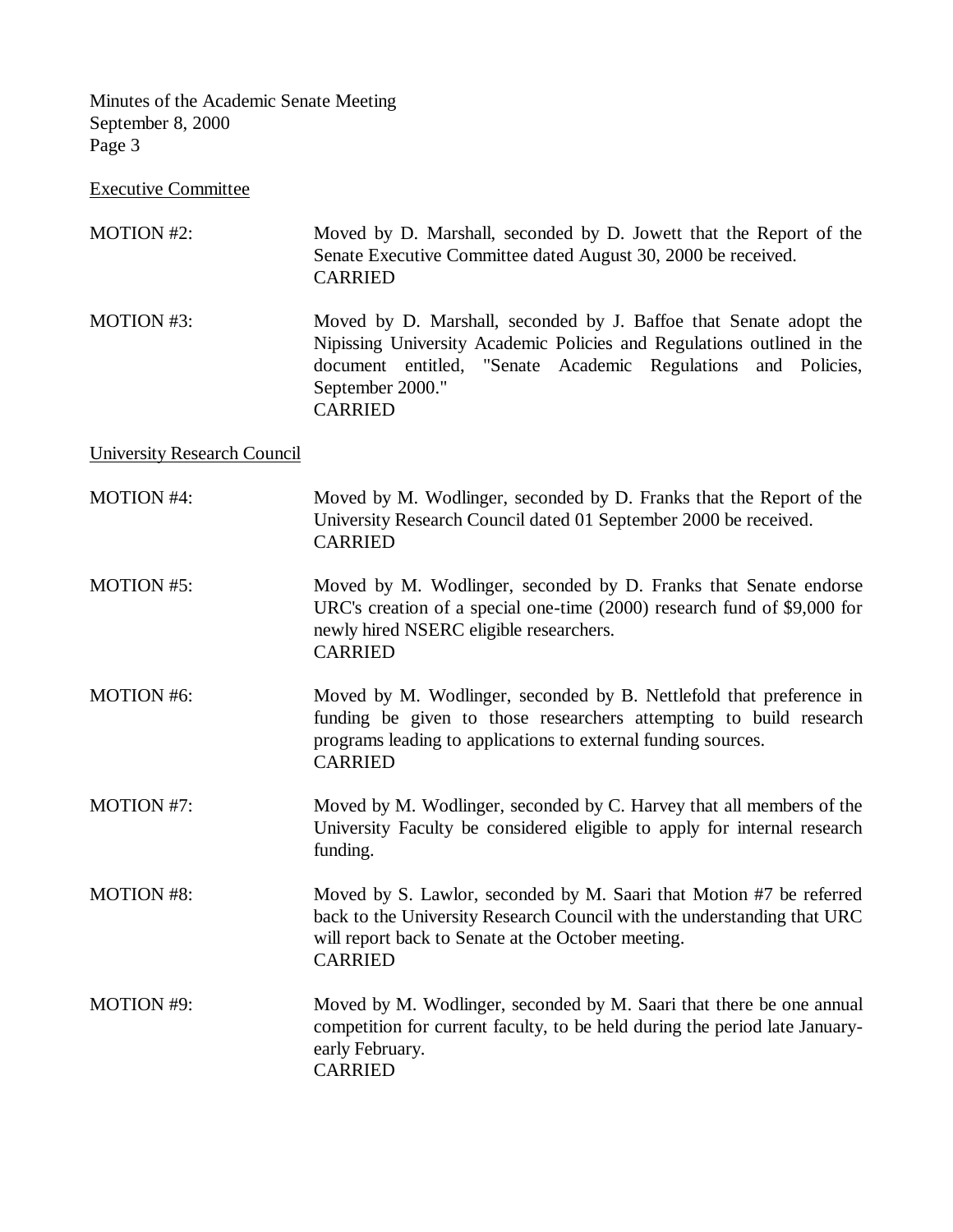| MOTION #10: | Moved by M. Wodlinger, seconded by L. Janzen that a limited amount of<br>the existing research funds be set aside for newly-hired faculty, in a fall<br>competition, commencing October 2001.                                                                                                    |
|-------------|--------------------------------------------------------------------------------------------------------------------------------------------------------------------------------------------------------------------------------------------------------------------------------------------------|
| MOTION #11: | Moved by M. Saari, seconded by C. Boterbloem that Motion #10 be<br>referred back to the University Research Council with the understanding<br>that URC will report back to Senate at the October meeting.<br><b>CARRIED</b>                                                                      |
| MOTION #12: | Moved by M. Wodlinger, seconded by L. Janzen that there be a maximum<br>of \$5,000 (exclusive of equipment requests) awarded per principal<br>researcher per competition.                                                                                                                        |
| MOTION #13: | Moved by M. Saari, seconded by S. Muhlberger that an amendment be<br>made to the previous motion by the insertion of the word "normally".<br><b>CARRIED</b>                                                                                                                                      |
| MOTION #12: | Moved by M. Wodlinger, seconded by L. Janzen that normally there be a<br>maximum of \$5,000 (exclusive of equipment requests) awarded per<br>principal researcher per competition.<br><b>CARRIED</b>                                                                                             |
| MOTION #14: | Moved by M. Wodlinger, seconded by J. Lundy that there be a maximum<br>of one (1) application accepted per principal researcher per competition.<br><b>CARRIED</b>                                                                                                                               |
| MOTION #15: | Moved by M. Wodlinger, seconded by J. Long that the URC will not fund<br>doctoral research, through the internal research fund.<br><b>CARRIED</b>                                                                                                                                                |
| MOTION #16: | Moved by M. Wodlinger, seconded by D. Franks that researchers must<br>commit their travel grants for the travel portion of their research projects,<br>for which they have applied for funding, if these monies are not being<br>used for professional development activities.<br><b>CARRIED</b> |
| MOTION #17: | Moved by M. Wodlinger, seconded by J. Long that the maximum<br>accommodation expenses allowed for research purposes be as follows:                                                                                                                                                               |
|             | - under two weeks - refer to the University Policy and Regulations<br>Document                                                                                                                                                                                                                   |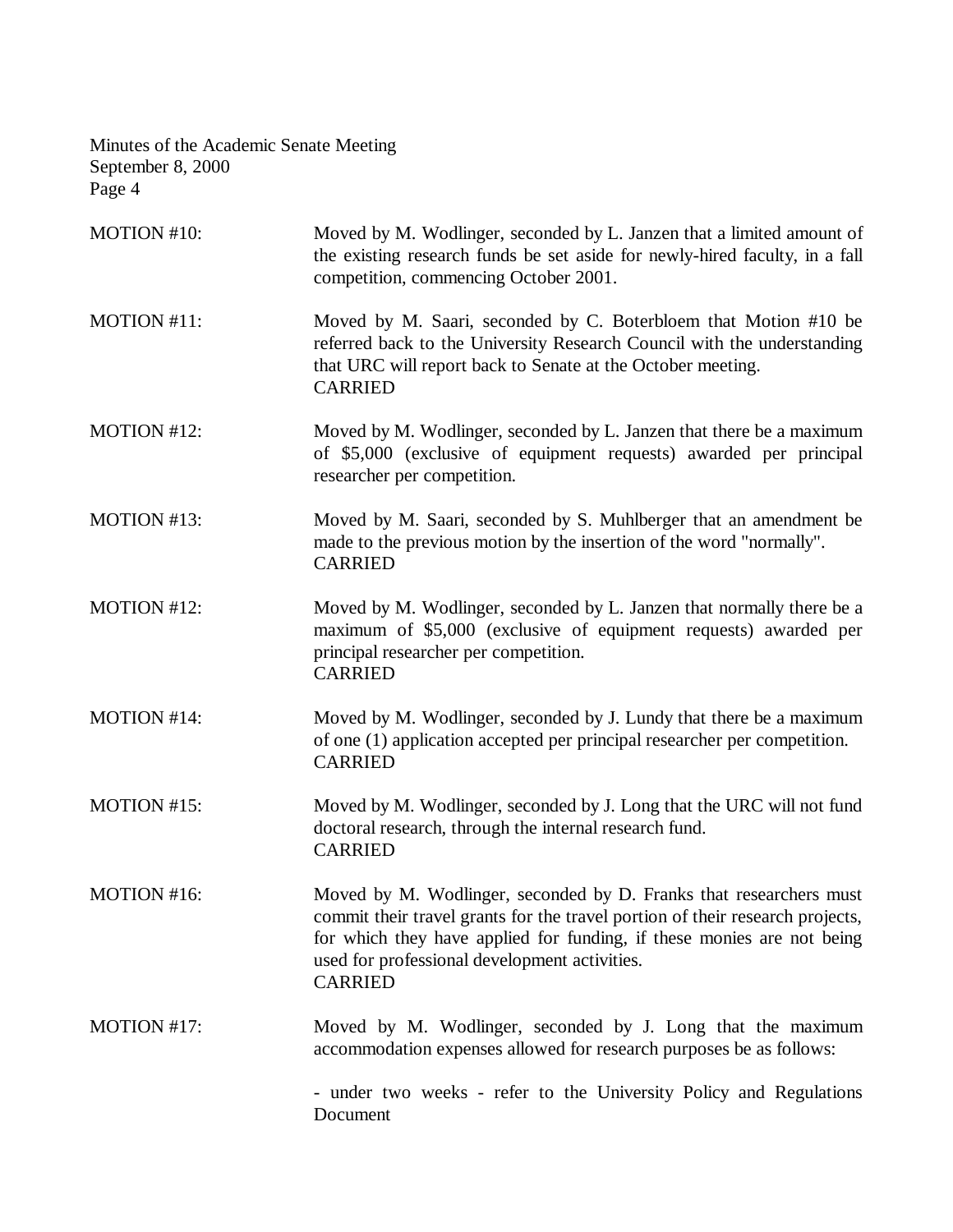two weeks or greater - light housekeeping or negotiated weekly rate CARRIED Minutes of the Academic Senate Meeting September 8, 2000 Page 5 MOTION #18: Moved by M. Wodlinger, seconded by D. Franks that the maximum per diem rate for conducting research off campus be as follows: - under two weeks - current per diem rate two weeks or greater - one-half the current per diem rate CARRIED MOTION #19: Moved by M. Wodlinger, seconded by H. Langford that the cost of requested equipment normally not exceed \$500 per item. CARRIED MOTION #20: Moved by M. Wodlinger, seconded by D. Walton that URC make available to newly hired faculty, on a competitive basis, an amount not to exceed 15% of the total research funds, commencing July 2001. (2001 - \$21,000). CARRIED OTHER BUSINESS MOTION #21: Moved by H. Langford, seconded by D. Franks that Senate elect one member from the Faculty of Education to serve on the University Curriculum Committee. CARRIED R. Common nominated H. Vail MOTION #22: Moved by L. Frost, seconded by D. Franks that nominations cease. CARRIED Acclaimed: H. Vail MOTION #23: Moved by D. Marshall, seconded by M. Wodlinger that Senate elect an "alternative representative" to serve on the Council of Ontario Universities. CARRIED P. Barber nominated L. Frost MOTION #24: Moved by D. Franks, seconded by D. Jowett that nominations cease. CARRIED Acclaimed: L. Frost NEW BUSINESS MOTION #25: Moved by R. Forrest, seconded by L. Janzen that Senate consider receipt of a draft report entitled, "Collaborative Bachelor of Science in Nursing Degree."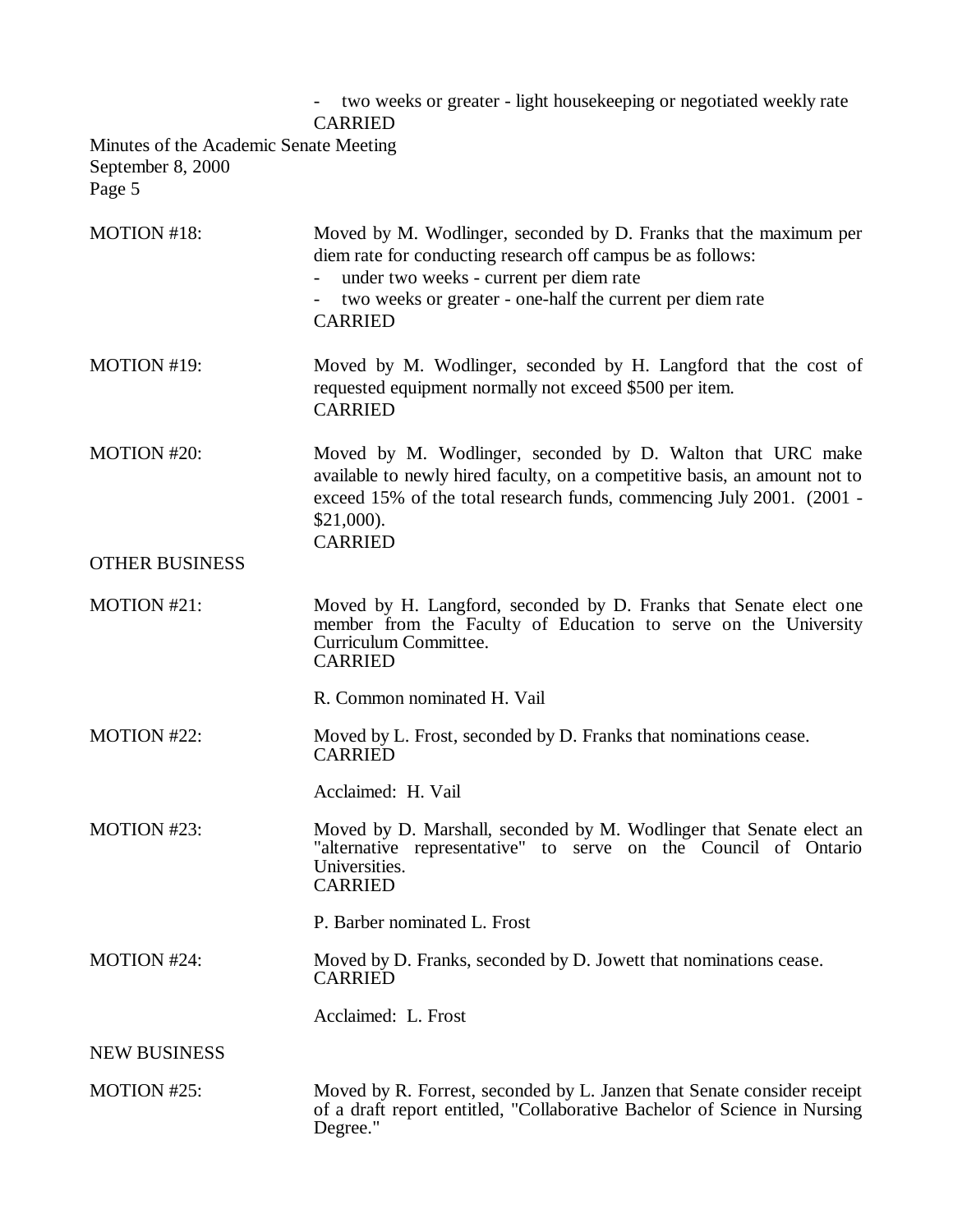# CARRIED

| Minutes of the Academic Senate Meeting<br>September 8, 2000<br>Page 6 |                                                                                                                                                                                                                                                                                                    |
|-----------------------------------------------------------------------|----------------------------------------------------------------------------------------------------------------------------------------------------------------------------------------------------------------------------------------------------------------------------------------------------|
| MOTION #26:                                                           | Moved by R. Forrest, seconded by L. Janzen that Senate receive the draft<br>report entitled, "Collaborative Bachelor of Science in Nursing Degree."<br><b>CARRIED</b>                                                                                                                              |
| MOTION #27:                                                           | Moved by D. Marshall, seconded by S. Muhlberger that Senate consider<br>receipt of the Report of the Honorary Degrees Committee dated<br>September 6, 2000.<br><b>CARRIED</b>                                                                                                                      |
| <b>MOTION #28:</b>                                                    | Moved by D. Marshall, seconded by D. Jowett that Senate move into an<br>in-camera session.<br><b>CARRIED</b>                                                                                                                                                                                       |
| MOTION #29:                                                           | Moved by D. Marshall, seconded by S. Muhlberger that Senate move out<br>of the in-camera session.<br><b>CARRIED</b>                                                                                                                                                                                |
| MOTION #30:                                                           | Moved by S. Muhlberger, seconded by D. Jowett that Senate consider<br>receipt of the Questionnaire Summaries for the 1999/2000 Aboriginal<br>Teachers Certification Program, the Native Classroom Assistant Program<br>and the Native Special Education Assistant Program.<br><b>CARRIED</b>       |
| MOTION #31:                                                           | Moved by S. Muhlberger, seconded by D. Jowett that the Questionnaire<br>Summaries for the 1999/2000 Aboriginal Teachers Certification Program,<br>the Native Classroom Assistant Program and the Native Special<br>Education Assistant Program dated 30 August 2000 be received.<br><b>CARRIED</b> |
| MOTION #32:                                                           | Moved by R. Forrest, seconded by C. Sarlo that Senate consider electing<br>two members of Senate, one from each faculty, to serve on a Joint<br>Administration NUFA Workload Committee.<br><b>CARRIED</b>                                                                                          |
| MOTION #33:                                                           | Moved by R. Forrest, seconded by C. Sarlo that Senate now elect two<br>members of Senate, one from each faculty, to serve on a Joint<br>Administration NUFA Workload Committee.<br><b>CARRIED</b>                                                                                                  |
|                                                                       | R. Bergquist nominated D. Franks<br>G. Phillips nominated L. Janzen                                                                                                                                                                                                                                |
| MOTION #34:                                                           | Moved by D. Jowett, seconded by S. Muhlberger that nominations cease.<br><b>CARRIED</b>                                                                                                                                                                                                            |
|                                                                       | Acclaimed: D. Franks, L. Janzen                                                                                                                                                                                                                                                                    |
| MOTION #35:                                                           | Moved by S. Muhlberger, seconded by K. Boterbloem that Senate<br>consider receipt of the APT Report dated September 8, 2000.<br><b>CARRIED</b>                                                                                                                                                     |